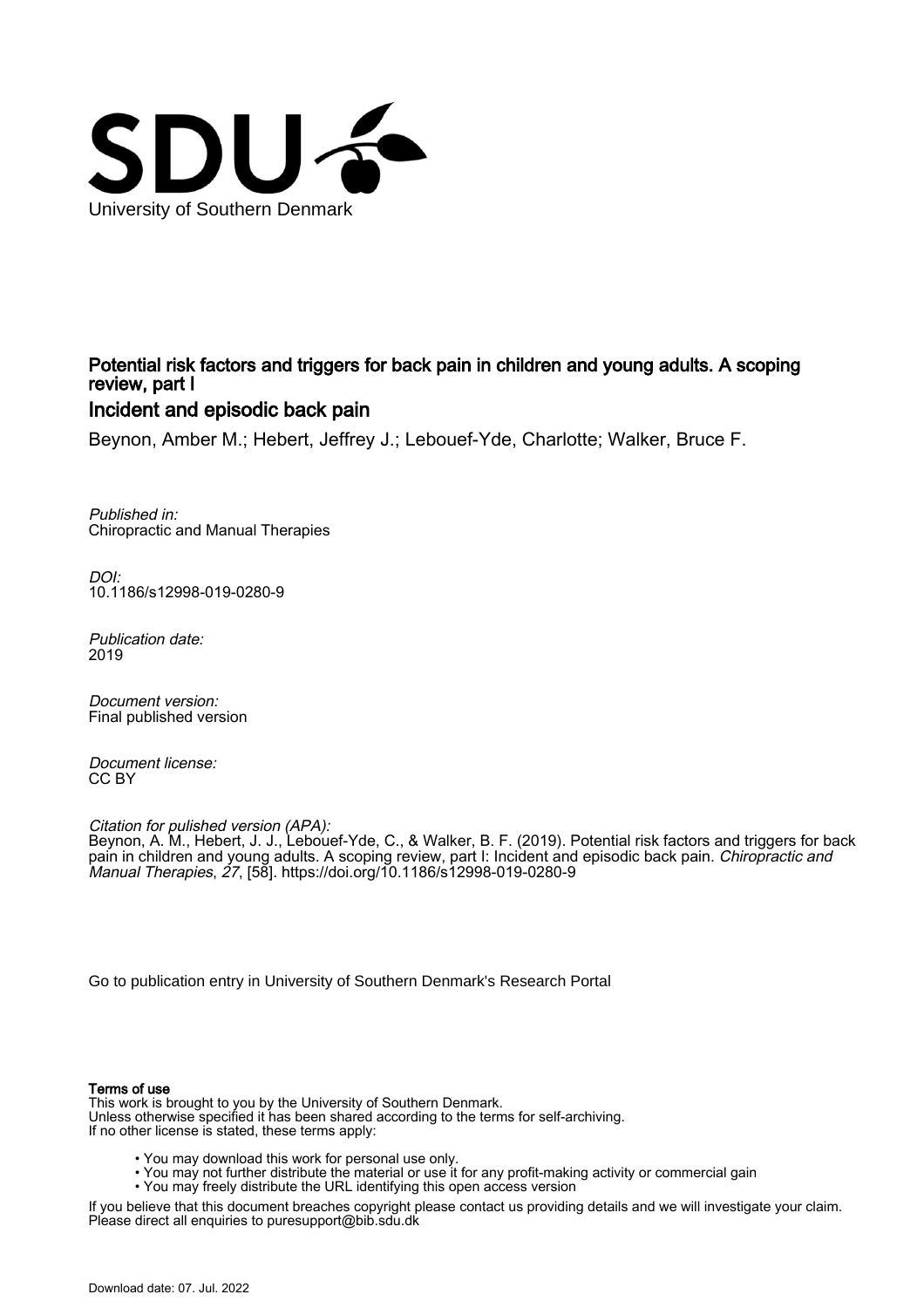# **SCOPING REVIEWS SCOPING REVIEWS**

# Potential risk factors and triggers for back pain in children and young adults. A scoping review, part I: incident and episodic back pain

Amber M Beynon<sup>1\*</sup> **D**, Jeffrey J Hebert<sup>1,2</sup>, Charlotte Lebouef-Yde<sup>1,3</sup> and Bruce F Walker<sup>1</sup>

# Abstract

Background: The one-month prevalence of back pain in children and adolescents has been reported at 33, 28 and 48% at ages 9, 13 and 15 respectively. There are many suspected risk factors and triggers of back pain in young people.

**Objective:** The purpose of this scoping review was to identify potential risk factors and potential triggers for back pain in young people. The purpose of part I was to identify potential risk factors for incident and episodic back pain in young people. Part II included all eligible studies with unclear or mixed types of back pain.

Methods: Due to the vast number of studies on "risk factors" for back pain, a two-part scoping review of the literature was chosen as the best way to summarise the evidence. We adhered to the PRISMA-ScR guideline for scoping reviews. General potential risk factors and triggers for back pain in children and young adults (≤ 24 years) were included, incorporating physical, environmental, and/or physiological factors. A search was conducted using PubMed and Cochrane databases from inception to September 2018, limited to the English language. Within part I, and because of their importance, only the results of the studies that investigated risk factors of incident back pain and back pain episodes are presented.

Results: The search identified 7356 articles, of which 91 articles were eligible for this scoping review. The majority of the eligible articles had an unclear definition of back pain (results presented in scoping review part II). There were 7 inception cohort studies included and 1 cohort study that met the criteria for part I. The most consistent risk factors for incident and episodic back pain are female sex and older age.

**Conclusion:** Due to inconsistent ways of reporting on the type of back pain, no definitive risk factor for back pain has been identified. In general, females often report more symptoms, also for other diseases, and older age is not a useful risk factor as it merely indicates that the onset may not be in childhood. Clearly, the time has come to study the causes of back pain from different angles.

Keywords: "Risk factors", "Back pain", Children, Adolescent, Young adult, Scoping review

\* Correspondence: [amber.beynon@murdoch.edu.au](mailto:amber.beynon@murdoch.edu.au) <sup>1</sup>

RA

© The Author(s). 2019 **Open Access** This article is distributed under the terms of the Creative Commons Attribution 4.0 International License [\(http://creativecommons.org/licenses/by/4.0/](http://creativecommons.org/licenses/by/4.0/)), which permits unrestricted use, distribution, and reproduction in any medium, provided you give appropriate credit to the original author(s) and the source, provide a link to the Creative Commons license, and indicate if changes were made. The Creative Commons Public Domain Dedication waiver [\(http://creativecommons.org/publicdomain/zero/1.0/](http://creativecommons.org/publicdomain/zero/1.0/)) applies to the data made available in this article, unless otherwise stated.

<sup>1</sup>College of Science, Health, Engineering and Education, Murdoch University, 90 South Street, Murdoch, Western Australia 6150, Australia Full list of author information is available at the end of the article





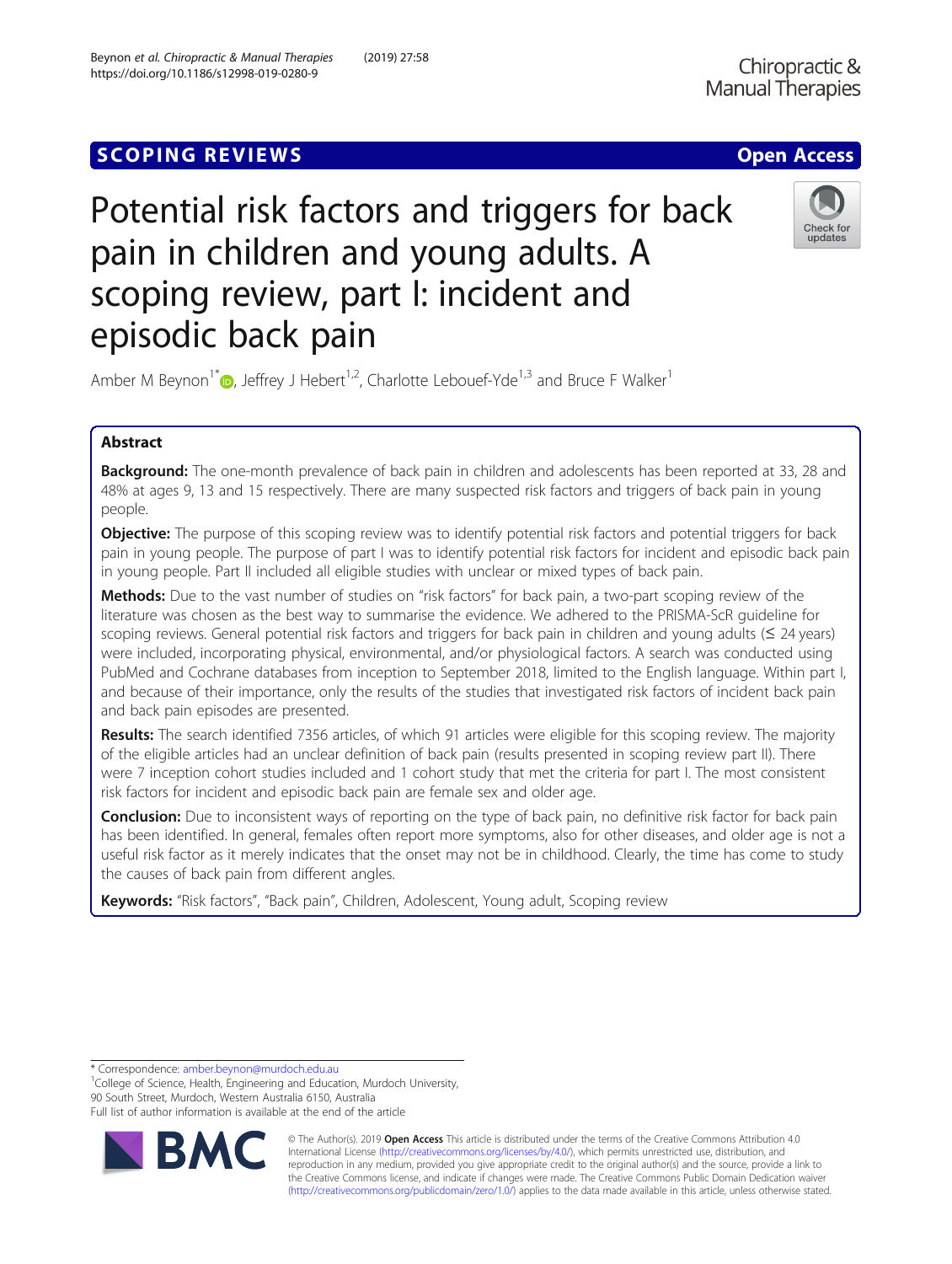# Background

In children, back pain was once thought to be rare. However emerging evidence suggests that this is not the case [[1\]](#page-7-0). The 1 month prevalence of back pain in children and adolescents has been reported at 33, 28 and 48% at ages 9, 13 and 15 respectively [[2\]](#page-7-0). A recent systematic review found that there were three common patterns of low back pain (LBP) in children and adolescence. The majority of children (49–53%) reported no or low probability of LBP, a second group reported fluctuations of LBP (16–37%), and a minority  $(< 1-10\%)$ repeatedly reported LBP [\[3](#page-7-0)]. The consequences of back pain included the taking of medication, missing class, and seeking care [[4\]](#page-7-0). Additionally, children who report back pain have been found to have difficulty with certain activities such as standing in a queue, sports activities, and carrying a school bag [[5\]](#page-7-0). There are many suspected risk factors of back pain for children and young adults.

It is important to distinguish between a risk factor for back pain and a factor associated with back pain [[6](#page-7-0)]. A risk factor is defined by Porta [\[7](#page-7-0)] as "a factor that is causally related to a change in the risk of a relevant health process, outcome, or condition. The causal nature of the relationship is established on the basis of scientific evidence and causal inference." Therefore, to identify a causal relationship rather than simply an association, the risk factor should be present, as a minimum, prior to the onset of the disease [\[6](#page-7-0)]. However, just because a factor precedes another does not automatically indicate causality [[8\]](#page-7-0). According to the Bradford Hill criteria there are many tenets required to establish a causal link, namely: strength of association, consistency, specificity, temporality, biological gradient, plausibility, coherence, experiment, and analogy [\[8](#page-7-0)]. If a potential risk factor is measured concurrently with a disease, then the temporal association between the risk factor and the disease cannot be established, unless it is certain that the potential risk factor was there before the inception of the disease [[6\]](#page-7-0). Therefore, generally, a prospective study design is needed to determine a risk factor [\[6](#page-7-0)].

If we define back pain as a 'disease', then the disease onset is probably the first instance of back pain [\[6](#page-7-0)]. An episode of back pain is an event of back pain, once this 'disease' has occurred, and it is a part of the relapsing and remitting nature of the 'disease', characterised by periods of back pain and pain-free periods. A risk factor is one that causes the 'disease' of back pain (marked by the first time back pain occurs) compared to a trigger, which could lead to an episode of back pain. It is possible a risk factor could also be a trigger, but not necessarily. For example, those with a genetic predisposition could be prone to develop the 'disease' of back pain, then a trigger for an episode could be a particular movement into an awkward position [\[6](#page-7-0)].

Thus to study the 'disease' of back pain and to identify risk factors of incident back pain, with an established temporal relationship, an inception cohort is needed [[7\]](#page-7-0).

Some systematic reviews have endeavoured to identify the potential risk factors of back pain in children and young adults [\[9](#page-7-0)–[19](#page-7-0)]. Many of these located reviews focused on specific potential risk factors such as schoolbags [\[15](#page-7-0)], computer use  $[13]$  $[13]$ , puberty  $[14]$ , weight status  $[17]$  $[17]$ , smoking  $[18]$  $[18]$ , and physical activity [\[19](#page-7-0)]. The majority of the systematic reviews did not consider the temporal relationship between back pain and the risk factor, and combined cross-sectional studies with cohort studies and/or had unclear definitions of back pain [[9](#page-7-0), [12](#page-7-0), [13,](#page-7-0) [15](#page-7-0)–[18](#page-7-0)]. A systematic review by Ardakani et al. [\[6\]](#page-7-0) attempted to determine if a sample of studies looking into the causes of low back pain discriminated between the back pain 'disease' and its episodes. They concluded that the majority of the included studies had an unclear definition of absence of low back pain at baseline and therefore cannot differentiate between back pain as the 'disease' and its recurring episodes [\[6](#page-7-0)]. Only one located systematic review by Hill and Keating [[10\]](#page-7-0) planned to consider the first episode of low back pain. They included only prospective studies, which they stated studied the first episode of low back pain [\[10\]](#page-7-0). However, half of the included articles did not actually assess the first episode of back pain and instead had unclear types of back pain, providing information on studies including first ever, episodic and ongoing back pain.

Due to the vast number of studies on risk factors for back pain, we undertook a scoping review to summarise current evidence.

The purpose of this scoping review was to identify potential risk factors and potential triggers for back pain in young people. Within this article (Part I) we included only studies that investigated risk factors (with an established temporal relationship) for incident back pain (back pain defined as the 'disease') and back pain defined as episodes. Part II includes all eligible studies with unclear or mixed definitions of back pain.

# Methods

We conducted a scoping review based on established guidelines [\[20](#page-7-0)]. A review protocol was not included in a registry and, as this was a scoping review, we did not formally rate quality including risk of bias of each article. We began with the broad question of: what are the potential risk factors and potential triggers for back pain in childhood and young adulthood?

# Eligibility criteria

Studies were included if they reported on any potential risk factors for pain in the thoracic and/or lumbar spine (back pain) with the majority of participants less than 25 years old at baseline. General potential risk factors and triggers for back pain in children, adolescents, and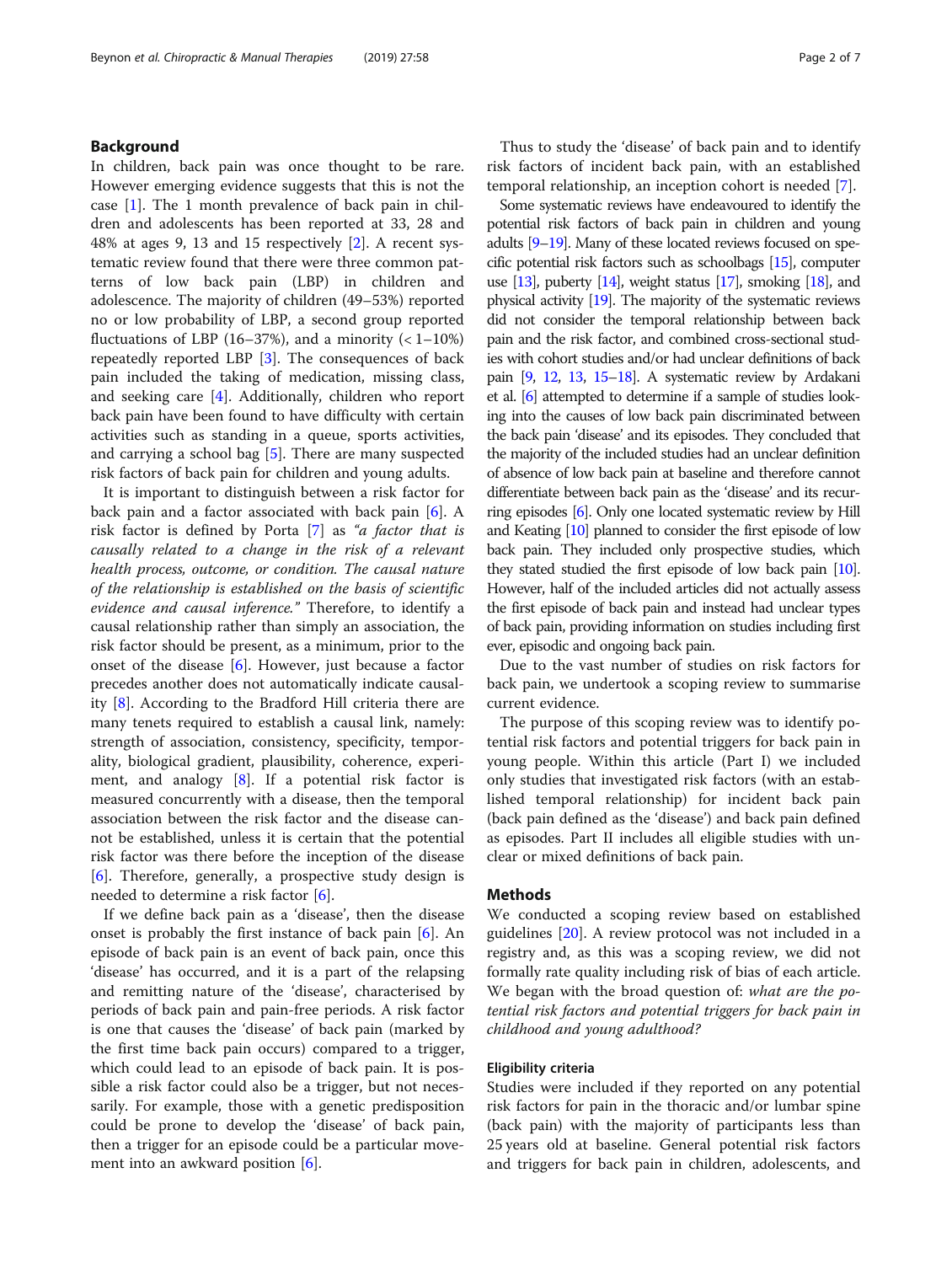<span id="page-3-0"></span>young adults up to the age of 24 years, including physical, environmental, and/or physiological factors were considered. The age classification is based on the MeSH definition of a young adult (19–24 years). Additionally, the contemporary definitions of adolescence includes young adulthood (10–24 years) [\[21](#page-7-0)]. We identified original peer-reviewed studies in English from any country of origin and included cohort studies, inception cohort studies and retrospective studies. Within part I, only studies that studied risk factors of incident back pain (back pain the 'disease') and back pain episodes were included. Therefore, for incident back pain a clear definition of the back pain that included a life-time absence of back pain at baseline was required. For episodic back pain, a clear definition of back pain with pain-free periods was required, to be able to capture recurrent back pain.

# Search strategies

A search was conducted using PubMed and Cochrane databases from inception to September 2018, limited to only English language peer-reviewed articles. In addition, reference lists of included papers and located systematic reviews were searched to identify other potentially suitable studies. There was no attempt to contact authors to identify additional sources. The full search strategy is listed in Additional file [1](#page-6-0). Search results were imported into bibliographic management software and duplicates discarded. Results of the search were reported as per the PRISMA flow diagram (Fig. 1).

# Study selection, data charting and synthesis of results

Titles, abstracts, and full-text articles were screened by one researcher (AB) twice, once in March 2018 and then repeated in September 2018 against the inclusion criteria. The second search identified four additional articles. Another researcher (BW) verified the study selection (titles, abstracts, and full-text screen) for accuracy. One full-text article was queried, justifications provided, and full consensus was met through discussion.

Calibration of the data charting forms was conducted by two researchers (AB and CLY). One researcher (AB)

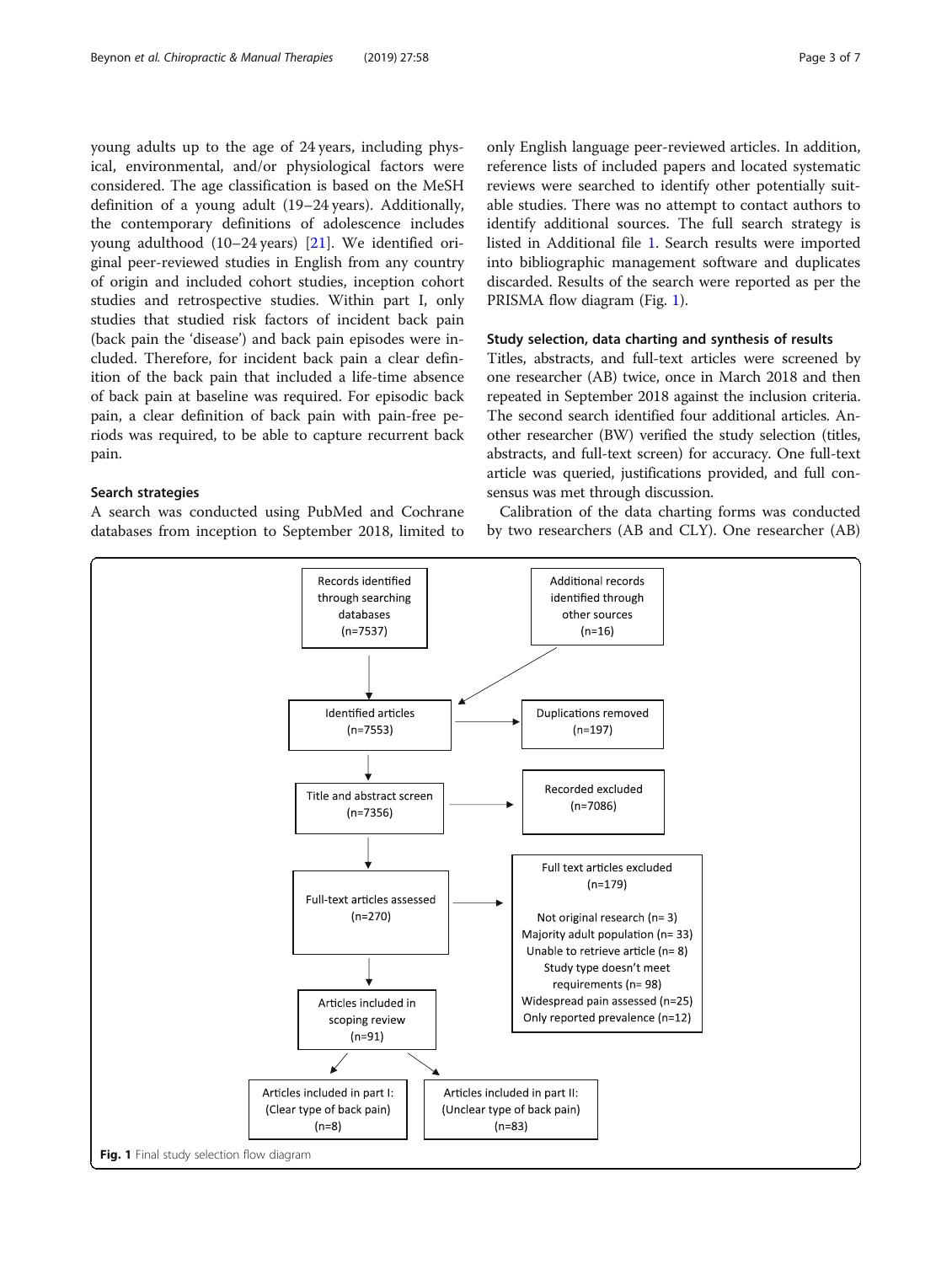One researcher (AB) independently charted the data (data extraction in scoping reviews [[22\]](#page-7-0)) using the evidence tables. Another researcher (BW) verified the data charting for accuracy. The second reviewer had ten queries which were resolved through discussion and consensus leading to five minor changes; involvement of a third reviewer was not needed. The results were summarised reporting the number of times a risk factor was investigated, the number of times it was found to be associated with back pain, and if there was an association, the strength of this association. If a study had multiple estimates for the same risk factor, the most adjusted estimate was extracted.

Clarity of definition of back pain was assessed in each study with a summative score. Individual points were given if there was a clear description of the area of back pain, a clear reporting of the recall period, a clear definition of the type of back pain, and if there was an attempt to collect valid data (maximum four points). These scores are reported in additional files.

Data were synthesised by risk factors and further, by study design. This includes inception cohort studies reporting factors that were longitudinally associated with back pain (risk factors of back pain) and cohort studies reporting factors that were longitudinally associated with back pain episodes.

#### Results

#### Study selection

The database searches identified 7537 articles and 16 additional articles were identified from searching of the relevant references lists. A total of 91 articles were eligible for inclusion in this review. In all, 83 studies were excluded for part I as they did not have a clear definition of back pain or document the absence of back pain among participants at baseline. These studies were included in part II of this review. Thus, data from 8 articles were included in the current review (Fig. [1\)](#page-3-0).

# Study characteristics and synthesis of results

There were 7 inception cohort studies reviewed [[23](#page-7-0)–[29](#page-7-0)]. These studies identified risk factors for the onset of the first episode of back pain [\[23](#page-7-0)–[29\]](#page-7-0). Risk factors included sex, age, socioeconomic status, height, psychosocial factors, body mass index (BMI), muscle strength, physical activity, and smoking. All study populations included both males and females. The median ages of the study populations ranged from 10 to 21 years of age. Follow

up periods ranged from 1 to 8 years. Charts of the summary of findings are seen in Additional file [2](#page-6-0).

There was only one study on episodic/recurrent back pain [[30\]](#page-7-0). Charts of the summary of findings are seen in Additional file [3](#page-6-0).

#### Sex

Six inception cohort studies tested sex as a potential predictor of back pain [[24](#page-7-0)–[29\]](#page-7-0), of which two reported that females had an increased incidence of back pain [\[24](#page-7-0), [29](#page-7-0)], one reported a higher incidence in males [[25\]](#page-7-0), and three studies found no association [\[26](#page-7-0)–[28\]](#page-7-0) (Table [1\)](#page-5-0). One cohort study tested sex as a potential predictor of back pain episodes and found females had an increased prevalence of back pain [\[30](#page-7-0)] (Table [2](#page-5-0)).

# Age

Four inception cohorts tested age as a potential predictor of back pain [\[24](#page-7-0)–[27\]](#page-7-0), of which three found older age had an increased risk of back pain [\[24](#page-7-0), [25,](#page-7-0) [27\]](#page-7-0), and one found no association  $[26]$  (Table [1](#page-5-0)). One of these studies found age as a risk factor for back pain in males but it not in females [\[24\]](#page-7-0), whereas another found the incidence of back pain to increase more with age in males than in females [\[25](#page-7-0)]. One cohort study tested age as a potential predictor of back pain episodes and found older age had an increased prevalence of back pain [[30](#page-7-0)] (Table [2\)](#page-5-0).

#### Physical activity

Three inception cohort studies tested the relationship between physical activity and back pain [[23](#page-7-0), [26](#page-7-0), [27\]](#page-7-0). Of these, two found that increased physical activity led to a higher incidence of back pain [\[23](#page-7-0), [27\]](#page-7-0), whereas one found no association [\[26\]](#page-7-0) (Table [1](#page-5-0)). One of these studies only found this relationship with a high level of vigorous physical activity [[23](#page-7-0)].

#### Psychosocial factors

Two inception cohorts tested psychosocial factors as potential predictors of back pain [\[24,](#page-7-0) [26](#page-7-0)]. Both studies found that those with certain psychosocial factors had an increased incidence of back pain [\[24](#page-7-0), [26\]](#page-7-0). Those factors included dysfunctional coping [[24\]](#page-7-0), anxiety sensitivity [[24\]](#page-7-0), somatosensory amplification [\[24\]](#page-7-0), psychological distress [\[26](#page-7-0)], and emotional disorders or behavioural disorders [[26\]](#page-7-0) (Table [1\)](#page-5-0).

# Socioeconomic status

One inception cohort tested parental education as a potential predictor of back pain and found lower parental education led to an increased incidence of back pain [[26\]](#page-7-0) (Table [1\)](#page-5-0).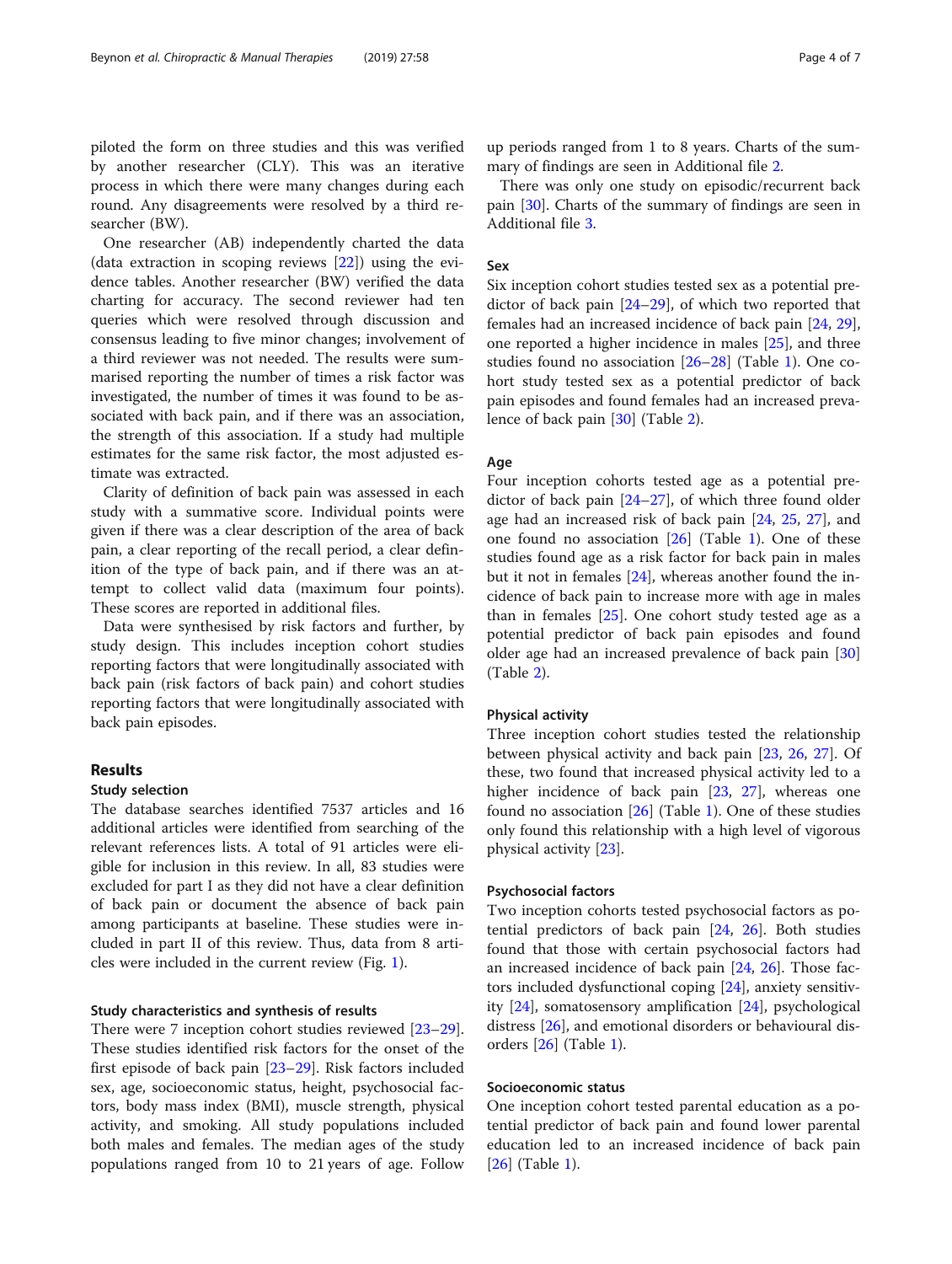| Variable                       | Number of<br>studies | Number of studies:<br>increased risk | Number of studies:<br>decreased risk | Number of studies<br>not significant | Strength of association (95%CI)                                                                                                                                                                                                                                                                              |
|--------------------------------|----------------------|--------------------------------------|--------------------------------------|--------------------------------------|--------------------------------------------------------------------------------------------------------------------------------------------------------------------------------------------------------------------------------------------------------------------------------------------------------------|
| Female sex                     | 6                    | $\overline{2}$                       |                                      | 3                                    | Negative association:<br>OR 0.4 (0.3, 0.8) [25] (c)<br>Positive association:<br>OR 1.5 (1.3, 1.7) [29] (c)<br>OR 1.8 (1.1, 3.1) [24]                                                                                                                                                                         |
| Older Age                      | $\overline{4}$       | 3                                    | 0                                    |                                      | OR 2.1 (1.2, 3.7) [25] (c)<br>OR 1.2 (1.1, 1.3) (boys) [24]<br>OR 3.4 [27] (graph interpretation, c)                                                                                                                                                                                                         |
| Increased<br>physical activity | 3                    | $\overline{2}$                       | 0                                    |                                      | RR 1.4 (1.1, 1.9) [23]<br>OR 2.3 [27] (graph interpretation, c)                                                                                                                                                                                                                                              |
| Psychosocial                   | 2                    | 2                                    | $\mathbf{0}$                         | $\mathbf{0}$                         | Dysfunctional coping: OR 1.4 (1.1, 2.0)<br>$($ boys $)$ $[24]$<br>Anxiety sensitivity: OR: 1.5 (1.1, 2.0) (boys)<br>[24]<br>Somatosensory amplification:<br>OR 1.8 (1.0,3.1) (girls) [24]<br>Psychological distress: OR 1.9 (1.1, 3.2) [26]<br>Emotional or behavioural disorders:<br>OR 1.9 (1.0, 3.4) [26] |
| Socioeconomic                  | $\overline{1}$       |                                      | $\Omega$                             | $\mathbf{0}$                         | Lower parental education: OR 1.7 (1.1, 2.8)<br>[26]                                                                                                                                                                                                                                                          |
| Increased<br>growth            | $\mathbf{1}$         |                                      | $\Omega$                             | $\mathbf{0}$                         | Increased growth spurt one SD (4.3 cm) 11-<br>14 yr:<br>OR 1.3 (1.1, 1.7) [28]                                                                                                                                                                                                                               |
| Muscle strength                | $\overline{1}$       |                                      | $\mathbf{0}$                         | 0                                    | Increased back flexor strength OR 2.8 [27]<br>(graph interpretation, c)                                                                                                                                                                                                                                      |
| Smoking                        | $\mathbf{1}$         |                                      | $\Omega$                             | $\circ$                              | Heavy smoking: OR 1.9 (1.1, 3.1) [26]                                                                                                                                                                                                                                                                        |
| Increased BMI                  | $\overline{2}$       | 0                                    | 0                                    | $\overline{2}$                       | <b>NA</b>                                                                                                                                                                                                                                                                                                    |
| <b>Illness</b>                 | 1                    | 0                                    | $\circ$                              |                                      | <b>NA</b>                                                                                                                                                                                                                                                                                                    |

<span id="page-5-0"></span>Table 1 Inception cohorts: summary of risk factors for back pain the 'disease'

OR Odds ratio, RR Relative risk (c): parameter measure calculated from the provided results within study i.e. percentages converted to odds ratios, NA Not applicable (no significant results), BMI Body mass index

#### Increased growth

One inception cohort tested increased growth as a potential predictor of back pain and found that an increased growth spurt by one standard deviation more (4.3 cm) from 11 to 14 years of age led to an increased incidence of back pain [[28\]](#page-7-0) (Table 1).

# Muscle strength

One inception cohort tested muscle strength as a potential predictor of back pain and found that those with an increased back flexor strength had an increased incidence of back pain. However, the study did not define what percentage of increased strength [[27](#page-7-0)] (Table 1).

# Smoking

One inception cohort tested smoking status as a potential predictor of back pain and found that heavy smokers in young adulthood had an increased incidence of back pain [\[26](#page-7-0)] (Table 1).

# Anthropometric parameters (BMI)

Two inception cohorts tested increased BMI as a potential predictor of back pain and found no significant

Table 2 Cohort studies: summary of risk factors for back pain episodes

|               | Variable Number<br>of studies | positive | negative | significant | Number of Number of Number not Strength of association                                                                                                                                                                                                                                                                                                                                                                   |
|---------------|-------------------------------|----------|----------|-------------|--------------------------------------------------------------------------------------------------------------------------------------------------------------------------------------------------------------------------------------------------------------------------------------------------------------------------------------------------------------------------------------------------------------------------|
| Female<br>sex |                               |          |          |             | OR 2.1 (1.9, 2.5) [30]                                                                                                                                                                                                                                                                                                                                                                                                   |
| Older<br>Age  |                               |          |          |             | OR: (index 9 yr boy) 2.5 (1.5, 4.1) (13 yr boy), 3.2 (1.9, 5.3) (14 yr boy), 3.1 (1.8, 8.2) (15 yr<br>boy), 3.0 (1.8, 5.2) (16 yr boy), 3.5 (1.9, 6.3) (17 yr boy), 2.4 (1.4, 4.1) (10 yr girl), 3.4 (2.1,<br>5.7) (11 yr girl), 4.6 (2.8, 7.5) (12 yr girl), 5.6 (3.4, 9.2) (13 yr girl), 5.4 (3.3, 8.9) (14 yr girl),<br>6.7 (4.1, 11.2) (15 yr girl), 6.7 (4.0, 11.3) (16 yr girl), 7.5 (4.2, 13.2) (17 yr girl) [30] |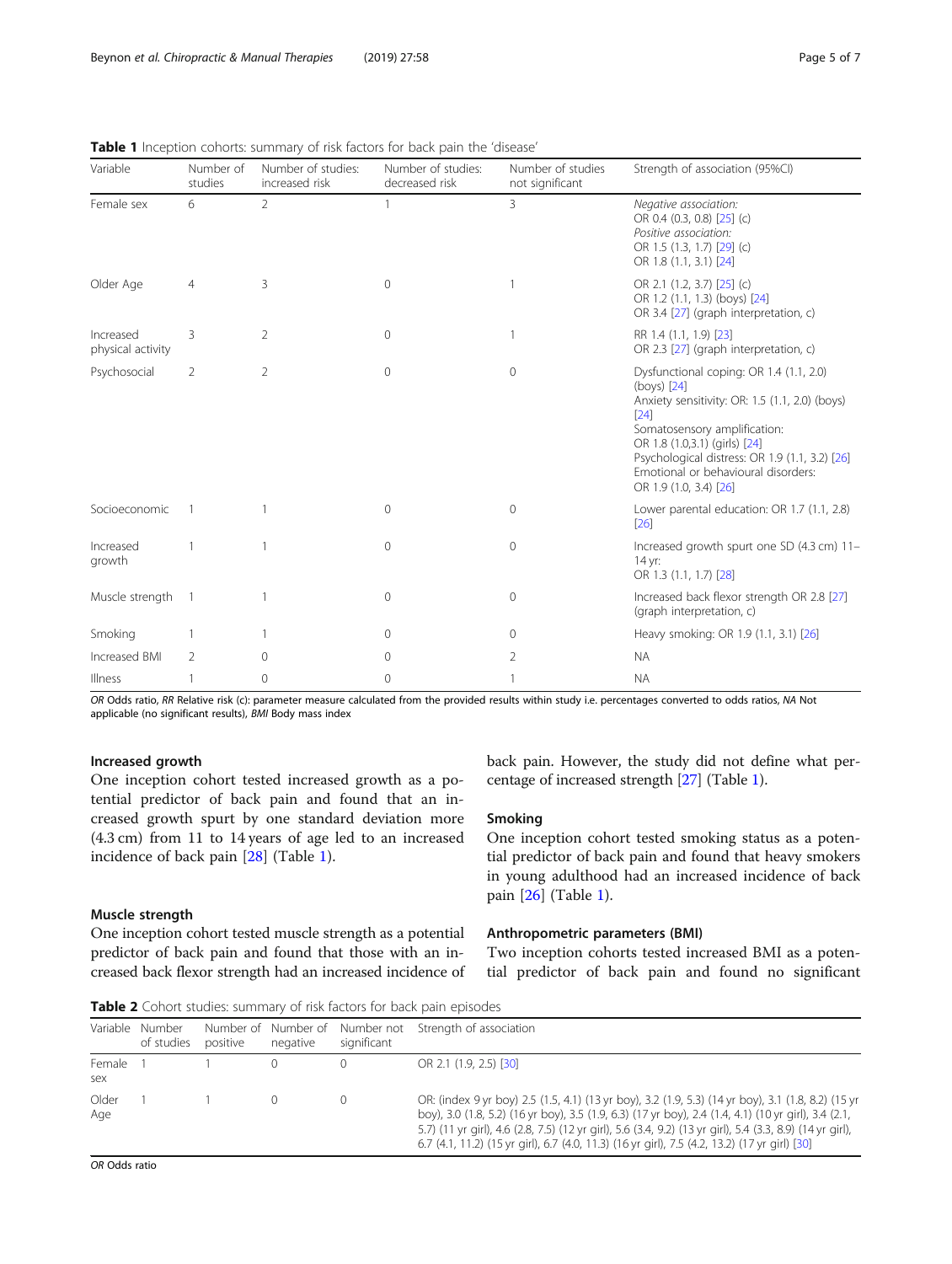<span id="page-6-0"></span>relationship with being in a higher BMI percentile and back pain [\[26,](#page-7-0) [28\]](#page-7-0) (Table [1](#page-5-0)).

#### Systemic/illnesses

One inception cohort tested having a chronic medical condition as a potential predictor of back pain and found no significant relationship. Chronic medical conditions were collated together and were very varied, including conditions such as: asthma, heart problems, epilepsy, cancer, diabetes, missing fingers, blindness, and "muteness" [\[26](#page-7-0)] (Table [1](#page-5-0)).

# **Discussion**

#### Overall summary of risk factors or triggers for back pain

Considering the literature included in this review within part I, the factors that were found to be the most commonly investigated potential risk factors for incident back pain are female sex and older age. Based on the one study that studied episodic back pain, the potential triggers are also female sex and older age. Other factors that were identified as potential risk factors are physical activity and psychosocial factors. Consistently there was no association or a weak association noted for body mass index, height, muscle strength, smoking, and systemic/illness factors.

## Compared to previous literature

Previous systematic reviews have found similar results. Female sex [[12,](#page-7-0) [16](#page-7-0), [31\]](#page-7-0) and older age [\[9](#page-7-0), [12,](#page-7-0) [31](#page-7-0)] are the most frequently found risk factors for back pain during childhood and adolescence. The findings that females seem to be more at risk of back pain has been hypothesized to be due to differences in pain modulation due to oestrogen [[32](#page-7-0)].

# Limitations of the current literature

The major limitations of the current literature are that the majority of studies did not adequately define back pain (incident, episodic or ongoing backpain) and the absence of back pain at baseline (Additional files 4 and 5). To identify a causal relationship, the risk factor should be present prior to the onset of the disease [\[6](#page-7-0)]. When studying children, there is also the question of potential memory decay, particularly when asking about the prior presence of back pain.

# Limitations of this review

This scoping review has some limitations. In accordance with PRISMA-ScR guidelines one researcher independently screened and conducted data charting, with a second researcher verifying the study selection and data charting for accuracy. However, while this method complies with the guidelines for scoping reviews it is not as rigorous as methods required for systematic review.

Also, as complying with the guidelines for scoping reviews, there was no formal critical quality assessment of the included articles. Finally, only two key databases were searched, and articles were limited to the English language.

# Recommendations for future research

Future studies should follow the population from early life and capture the proposed risk factors before the onset of back pain. They should also consider the sequence of events in the causal pathway and test their hypotheses with appropriately designed longitudinal studies and appropriate analyses. They should also have a clear and consistent definition of back pain, ideally measured through a validated questionnaire. Finally, future research should concentrate on potentially modifiable risk factors.

#### Conclusion

Due to inconsistent ways of reporting on the type of back pain, only a limited number of risk factors for back pain in childhood and young adulthood have been identified. Risk factors identified were predominantly biological. The most commonly investigated risk factors for back pain the 'disease' and back pain episodes are female sex and older age towards adolescence and young adulthood. In general, females often report more symptoms, also for other diseases, and older age is not a useful risk factor as it merely indicates that the onset may not be in childhood. Continued studies of similar approach seem not to be useful. Clearly, the time has come to study the causes of back pain from different angles.

#### Supplementary information

Supplementary information accompanies this paper at [https://doi.org/10.](https://doi.org/10.1186/s12998-019-0280-9) [1186/s12998-019-0280-9.](https://doi.org/10.1186/s12998-019-0280-9)

Additional file 1. Search strategies used for the literature search. The full search strategy for PubMed and Cochrane databases.

Additional file 2. INCEPTION COHORT STUDIES reporting factors that are longitudinally associated with back pain. Table summarising each included inception cohort study.

Additional file 3. COHORT STUDIES reporting factors that are longitudinally associated with back pain episodes. Table summarising included cohort study.

Additional file 4. Clarity of definitions of Back pain: Inception Cohort studies. Table summarising the clarity of the definitions of back pain in included inception cohort studies.

Additional file 5. Clarity of definitions of Back pain: Cohort studies. Table summarising the clarity of the definitions of back pain in included cohort study.

#### Abbreviations

BMI: Body mass index; CI: Confidence intervals; LBP: Low back pain; N: Number of participants; NA: Not applicable; OR: Odds ratio; RR: Relative risk